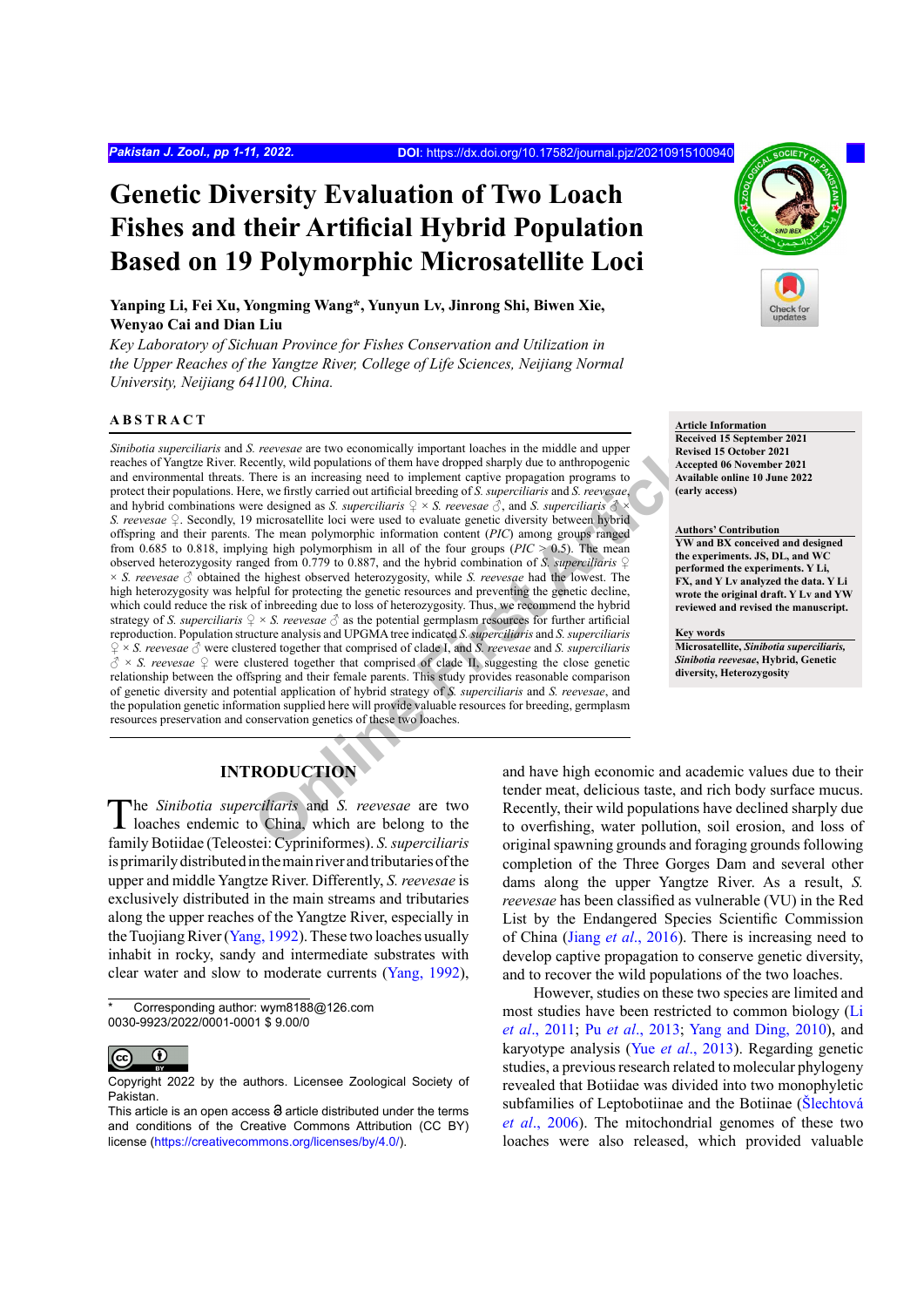genetic markers for investigations on population genetics and conservation biology (Ye *et al*[., 2013](#page-9-5); Zou *[et al](#page-10-0)*., [2017\)](#page-10-0). Recently, two studies based on high-throughput sequencing developed microsatellite molecular markers in wild populations of *S. superciliaris* and *S. reevesae*, which provided important resources for further population and evolutionary studies (Liu *et al*[., 2017](#page-8-2); Wang *et al*[., 2018](#page-9-6)).

**Example10**<br> **ON** The strength article and the strength article of S. reeverate had large<br> **Phonon article** are any interest article and the supercu[li](#page-9-11)aris, S. reeverate, S. superculiaris (Wang et al., 2014b).  $\beta$ , and S Fortunately, our laboratory has successfully broken through the artificial reproduction of *S. superciliaris* and *S. reevesae* after conducting many years of researches involved in the gonadal development, reproduction habits, and spawning conditions [\(Huang](#page-8-3) *et al*., 2011; [Wang](#page-9-7) *et al*., [2014a](#page-9-7); Yue *et al*[., 2011](#page-9-8)). Furthermore, in the early stage of artificial domestication of *S. superciliaris* and *S. reevesae*, we found that the mature males of *S. reevesae* had large testicles and thus could ejaculate a large amount of semen, and the egg fertilization rate was higher compared to the mature males of *S. superciliaris* (Wang *et al*., 2014b). In addition, we found *S. superciliaris* could hybridize with *S. reevesae* and produce fertile offspring (Wang *et al*[., 2014b](#page-9-9)). Previous researches reported that distant hybridization was an important evolutionary mechanism of breeding, which could combine the excellent traits of the parents, increase genetic diversity, obtain excellent new hybrid varieties, increase the fitness and adaptive potential of populations ([Lou and Li, 2006](#page-8-4); Szűcs *et al*., 2012). Distant hybridization has been widely used in the genetic breeding of fish such as *Megalobrama amblycephala* (Qin *et al*[., 2018](#page-9-10)), *Erythroculter ilishaeformis* (Li *et al*., [2019](#page-8-5)), *Epinephelus fuscoguttatus* (Chen *et al*., 2018), and *Siniperca scherzeri* (Shan *et al*., 2013), and a certain level of hybrid vigor was detected. Thus, we speculated that the hybridization of *S. superciliaris* and *S. reevesae* may help compensate for the small testis and low sperm of the mature male of *S. superciliaris*, thereby expanding the industrialization and the preservation of germplasm resources of these two loaches. In the present study, we firstly carried out artificial breeding of *S. superciliaris* and *S. reevesae*, and the hybrid combination of *S. superciliaris*  $\mathcal{Q} \times S$ . reevesae  $\mathcal{S}$ , and *S. superciliaris*  $\mathcal{S} \times S$ . reevesae  $\mathcal{Q}$ . However, during the process of artificial domestication, it is a common phenomenon that loss of genetic diversity in hatchery populations (Kohlmann *et al*., 2005; Skaala *et al*., 2004). This genetic diversity reduction may lead to negative impacts on the aquaculture industry like decreasing disease-resistance and reproductive capacity ([Zhang and Gui, 2018\)](#page-9-12). Therefore, one of the key scientific issues is how to maintain the genetic variation among populations, and it is necessary to exploit an appropriate breeding method based on genetic information to achieve the long-term success of domestication and to protect the genetic resources (Ma *et al*[., 2020](#page-8-7)). Thus, we secondly

evaluated the genetic diversity and population genetic structure between the hybrid offspring and their parents.

Due to high level of polymorphism, codominance, abundance in the genome, relatively small size and rapid analysis protocol, microsatellites, or simple sequence repeats (SSRs), were usually used to investigate population genetic structure, conservation genetics, parentage analyses, and genetic variation of breeding stocks in farmed fish ([Chistiakov](#page-8-8) *et al*., 2006; [Ellegren, 2004](#page-8-9); [Jones](#page-8-10) *et al*[., 2010](#page-8-10); [Mittal and Dubey, 2009\)](#page-8-11). In addition, SSRs offer high allelic diversity and the relative ease of transfer between closely related species compared with other molecular markers (Guichoux *et al*., 2011).

In the present study, a total of 19 SSR loci were fluorescent-labeled multiple capillary electrophoresis to establish for allelic genotyping in four groups (*S. superciliaris*, *S. reevesae*, *S. superciliaris* ♀ × *S. reevesae*  $\Diamond$ , and *S. superciliaris*  $\Diamond$  × *S. reevesae*  $\Diamond$ ). The purpose of this study is threefold: (1) to evaluate the genetic diversity of *S. superciliaris*, *S. reevesae*, and their hybrid populations; (2) to analyze the genetic relationships and structure among these four groups and (3) to provide scientific and practical suggestions for the breeding program and ensure captive production.

#### **MATERIALS AND METHODS**

#### *Sampling and DNA extraction*

Firstly, live samples of *S. reevesae* and *S. superciliaris*  were collected from the middle and upper reaches of Yangtze River. Subsequently, all the fishes were artificially domesticated at the key laboratory of Sichuan province for fish conservation and utilization in the upper reaches of the Yangtze River, Neijiang, China. The artificial reproduction of the two species was successful after the long-term domestication, and then we carried out artificial reproduction of *S. reevesae*, *S. superciliaris*, and hybrid combination of *S. superciliaris*  $\varphi \times S$ *. reevesae*  $\varphi$ *,* and *S. superciliaris*  $\delta \times S$ *. reevesae*  $\Omega$ *. To estimate their genetic* diversity of the offspring and their parents, a total of 96 samples were selected from the four populations comprising of pure F1 of *S. superciliaris* (group A), F1 of *S. reevesae* (group B), F1 of *S. superciliaris*  $\mathcal{Q} \times S$ *. reevesae*  $\mathcal{O}$  (group C), and F1 of *S. superciliaris*  $\partial \times S$ *. reevesae*  $\partial$  (group D), the equal amount of 24 samples were randomly selected from the four groups respectively. The male and female parents of the four F1 populations were came from the artificial domestication of *S. superciliaris* and *S. reevesae*, which were cultured in two different independent ponds.

Tissue samples were taken from a small amount of caudal fin and immediately stored at 95% ethanol. After sampling the tissues, the fishes were returned to their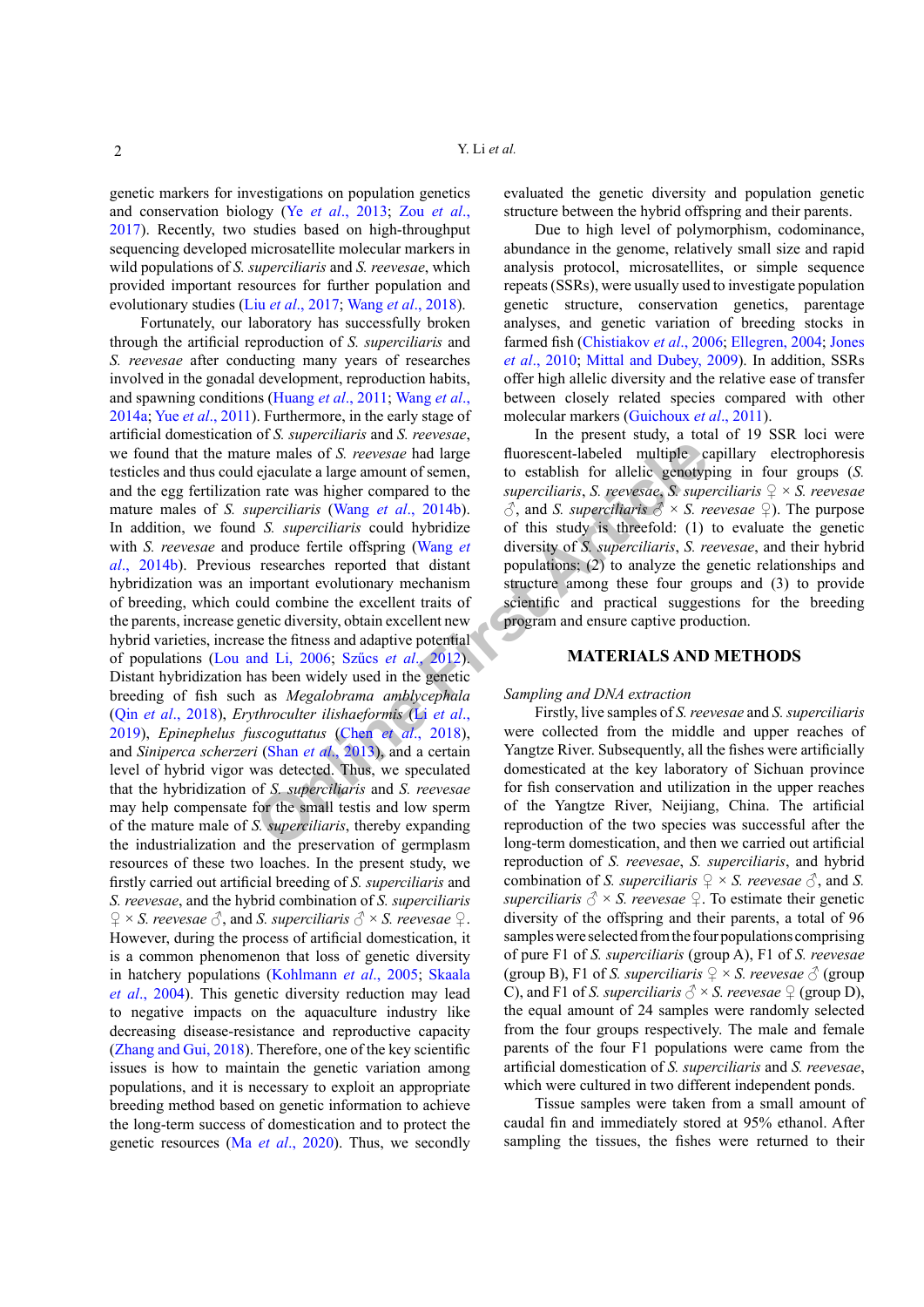corresponding aquaculture pond. The caudal fins stored in 95% ethanol were used for genomic DNA extraction with DNeasy Blood Tissue Kit (QIAGEN, Hilden, Germany) following the manufacturer's instructions.

# *PCR amplification and genotyping*

A total of 19 polymorphic microsatellite loci that

can be amplified in both *S. superciliaris*, *S. reevesae* in our previous research (Wang *et al*[., 2018](#page-9-6)) were chosen for genotyping and genetic assessment for this study ([Table I](#page-2-0)). The 5′ ends of the forward primer of all the microsatellite loci were labelled with a FAM fluorochrome, and then used for PCR amplification and genotyping in four groups mentioned above.

<span id="page-2-0"></span>

| Table I. Microsatellite loci of and their primers for genetic diversity evaluation in S. superciliaris, S. reevesae, and |  |  |
|--------------------------------------------------------------------------------------------------------------------------|--|--|
| their hybrid populations.                                                                                                |  |  |

| Loci        | Primer sequence (5'-3')                                   | Primer 5'<br>label | <b>Repeat motif</b> | Size/bp | °€ | Tm/ GenBank<br>accession No. |
|-------------|-----------------------------------------------------------|--------------------|---------------------|---------|----|------------------------------|
| SS17        | F: GGAGCAGACTTACAGACTTCACAC<br>R: CACACAGTAATGCGGAGGAAGC  | <b>FAM</b>         | (AAAC)11            | 245     | 59 | MF289948                     |
| <b>SS19</b> | F: CTCTCCATCATCTTCAGCACCAC<br>R: GTATAGCAGCCCTAGAAGCACC   | <b>FAM</b>         | (GTTA)10            | 193     | 60 | KY660315                     |
| <b>SS20</b> | F: CCTTCTCCTCTTTTAGGTGTGAC<br>R: GAATCTTCAGAGCAGAGAGTGTG  | <b>FAM</b>         | (TCCA)10            | 168     | 58 | KY660316                     |
| SS21        | F: GGAATCTGGCTGTTGTTAAGCAC<br>R: CGCTGTGGTGTTTCATTGGG     | <b>FAM</b>         | (AAGA)10            | 198     | 58 | KY660317                     |
| <b>SS24</b> | F: CTTCTACACGAATGGGAAACGG<br>R: GGCCTATGAAGTTATACAGTCCC   | <b>FAM</b>         | (CACT)10            | 316     | 60 | KY660318                     |
| <b>SS26</b> | F: CCTCTCACAAGCCATGAACGTC<br>R: GTATCAGTGCTGCCCTCTGGTG    | <b>FAM</b>         | (GATG)10            | 222     | 58 | KY660320                     |
| <b>SS27</b> | F: CCAGTCTGTCAGGCTTATGCAG<br>R: GCTTACAGACAGAATGCCAGCTC   | <b>FAM</b>         | (ATCT)10            | 290     | 58 | KY660321                     |
| SS29        | F: GTAAGTCCGTCAGTATCAGACAC<br>R: CATGAAGAGATTGTATGACCGGC  | FAM                | (TGAA)10            | 217     | 60 | MF289952                     |
| <b>SS31</b> | F: GAGAAGAGCTGTGCGGTTG<br>R: GAGGAAGAGAGTTACGAGCAG        | <b>FAM</b>         | (TTCT)10            | 272     | 59 | MF289954                     |
| <b>SS33</b> | F: CACTCATCAGATTTGCACTGGG<br>R: GTCTGAAACAAGATACACTCACTCG | <b>FAM</b>         | (TGAG)10            | 222     | 60 | KY660322                     |
| <b>SS34</b> | F: CAACATCCAACATCAGCCCTG<br>R: GCCATGTGTTGACTTTGTGTG      | <b>FAM</b>         | (GTTA)10            | 212     | 58 | KY660323                     |
| <b>SS37</b> | F: GAACTAATTGCTGTGGAGCGG<br>R: CCTTCTCTGCATAACCCACG       | <b>FAM</b>         | (ACAG)9             | 213     | 56 | MF289955                     |
| <b>SS38</b> | F: CACCCAGAGACACAACTGTTCC<br>R: GTTGTTGTTCCCAGGGTGTTCC    | <b>FAM</b>         | (TCTG)8             | 173     | 57 | MF289956                     |
| <b>SS39</b> | F: CTAACCTGCATCTCATTGGCTCC<br>R: GTCTTACGCTACCTACGGCTG    | <b>FAM</b>         | (TATC)9             | 236     | 57 | MF289957                     |
| SS43        | F: CAGAGAGGTGGTGGTAGAGAGG<br>R: CCACAGATTGCAGTTATGTTCCC   | <b>FAM</b>         | (AATG)8             | 226     | 60 | MF289959                     |
| <b>SS50</b> | F: GAAGAGATGGAGACAGGCGCTC<br>R: CAGCATCATTGCGGAAGATCCAG   | <b>FAM</b>         | (GATA)8             | 274     | 59 | MF289960                     |
| <b>SS52</b> | F: CGATCCTCTCCACCTCTACACAC<br>R: GTCGCATCTGCTTCACAGCTTC   | <b>FAM</b>         | (GGAT)9             | 186     | 59 | MF289961                     |
| <b>SS56</b> | F: CACACACGAAGATCCACACCTC<br>R: CAAACGGTGCTCATGTCCTGC     | <b>FAM</b>         | (ACAA)8             | 202     | 59 | MF289964                     |
| SS57        | F: GAACTCTCTCCATCCCTTCCTG<br>F: GAACTCTCTCCATCCCTTCCTG    | <b>FAM</b>         | (CTGT)9             | 266     | 56 | MF289965                     |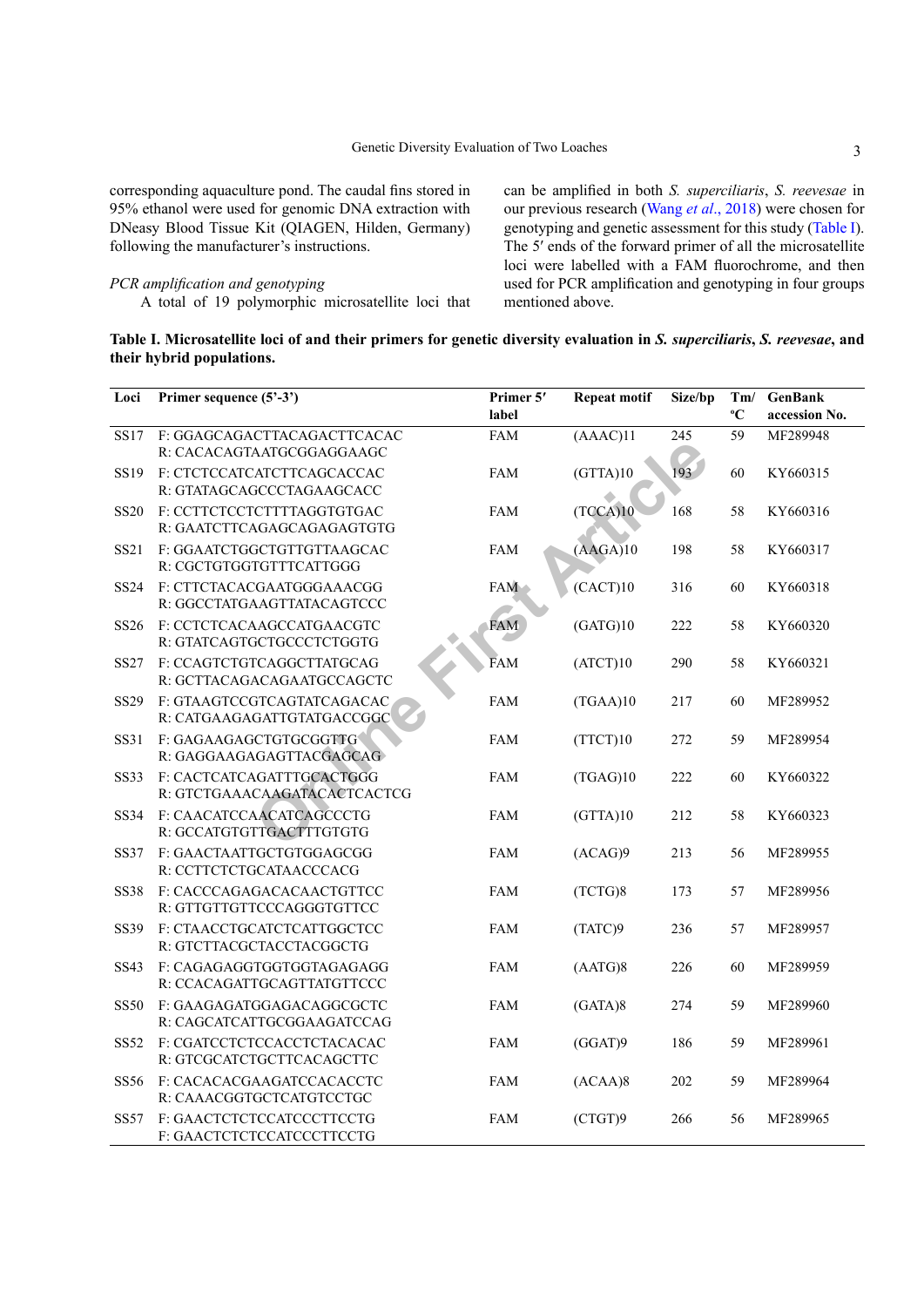The final volume of polymerase chain reaction (PCR) was 25 μL, containing 12.5 μL 2×PCR Master Mix, 1.0 μL each primer (10 μM), 1.0 μL genomic DNA (100 ng/ μL) and distilled water up to 25 μL. The thermocycler programs for PCR procedure were conducted as follows: an initial denaturation stage at 94°C for 5 min, a total of 35 cycles of denaturation at 94°C for 30 s, an annealing stage at Tm for 30 s (the Tm was optimized according to different pairs of primers), an extension stage at 72°C for 30 s, and a final extension stage at 72°C for 7 min. PCR products were initially determined when an obvious PCR product was successfully amplified, which ensured the effectiveness of the corresponding primers using a 8% non-denaturing polyacrylamide gel (PAGE), and the pBR322 DNA/MspI molecular weight marker (TIANGEN; Beijing, China) was used as a standard ladder for the assessment to estimate the approximate interval product size. Then the successfully amplified PCR products were quantitatively diluted, and resolved on an ABI 3730 xl DNA analyzer (Applied Biosystems, USA) by multiple capillary electrophoresis method to analyze the number and size of the alleles of each microsatellite locus.

### *Genetic diversity and population differentiation analysis*

GeneMarker software was used to analyze the allelic peaks and size of each microsatellite locus (Holland [and Parson, 2011](#page-8-12)). In each group, the genetic diversity parameters, including the number of alleles (*Na*), observed heterozygosity (*Ho*), expected heterozygosity (*He*), allelic richness (*Rs*), Hardy-Weinberg equilibrium test (*HWE*), and Nei's genetic distance among these four groups were assessed using POPGENE 1.3.1 (Yeh *et al*., 1997). The polymorphic information content (*PIC*) was calculated using CERVUS 3.0.3 (Kalinowski *et al*., 2007). The possible presence of null alleles was estimated at a 95% confidence interval using Micro-Checker 2.2.3 (Van [Oosterhout](#page-9-14) *et al*., 2004). Genetic variation in the two loaches and their hybrid populations were also calculated. Pairwise population fixation indices for  $F_{ST}$  values among four groups were performed using ARLEQUIN 3.5 [\(Excoffier and Lischer, 2010\)](#page-8-14) with 1,000 random permutations. Moreover, analysis of molecular variance (AMOVA) was also computed in ARLEQUIN 3.5.

#### *Genetic structure analysis*

First, the UPGMA phylogenetic tree was constructed based on the Nei's genetic distance in MEGA 7 ([Pritchard](#page-9-15) *et al*[., 2000\)](#page-9-15). To further verify the reliability of the clustering relationship, the potential number of genetic clusters and the membership of each individual were further conducted using Bayesian clustering analyses in Structure 2.3.4 [\(Pritchard](#page-9-15) *et al*., 2000). Admixture models were chosen to assess possible clusters (K value). The lengths of the MCMC iterations were set to 200,000 repetitions with a burn in period of 20,000. The K value range was set to 1–4, and each K was replicated 15 times. The most likely K value was chosen according to peak value of the mean log likelihood [Ln  $P(X/K)$ ] and the Delta K statistic for a given K using Structure Harvester 0.6.93 [\(Earl, 2012](#page-8-15)). The results from 15 replicates of the selected K values were then aligned and conducted by CLUMPP 1.1.2 ([Jakobsson](#page-8-16)  [and Rosenberg, 2007](#page-8-16)). The results were finally visualized in DISTRUCT 1.1 ([Rosenberg, 2004](#page-9-16)).

#### **RESULTS**

# *Genetic diversity parameters of the two loaches and their hybrids*

**EXECUTE:** THANGEN; Beijing, China) was<br> **S** *Gene[t](#page-4-0)ic diversity parameters of t* for the assessment to estimate the *hybrids*<br> **ON** and successfully and successfully and showed polymontary diluted, and successfully and sh All of the 19 microsatellite loci were amplified successfully and showed polymorphism in all groups of the present study. Genetic parameters of these 19 analyzed loci are shown in Table II. For group A of the population *S. superciliaris*, the number of alleles (*Na*) in per locus ranged from 6 to 22, the observed heterozygosity (*Ho*) and expected heterozygosity (*He*) ranged from 0.667 to 1.000 and 0.683 to 0.928, respectively, the allelic richness (*Rs*) ranged from 3.016 to 10.971, and the polymorphic information content (*PIC*) ranged from 0.645 to 0.903. For group B of the population *S. reevesae*, per locus of *Na*  ranged from 2 to 19, *Ho* and *He* ranged from 0.042 to 1.000 and 0.042 to 0.922, respectively. *Rs* ranged from 1.043 to 10.286. *PIC* ranged from 0.040 to 0.895, and locus of SS21, and SS56 were lower than 0.5 [\(Table II](#page-4-0)). For the group C of the population *S. superciliaris*  $\varphi \times S$ *. reevesae*  $\varphi$ *,* per locus of *Na* fluctuated from 7 to 15, *Ho* and *He* fluctuated from 0.417 to 1.000 and 0.510 to 0.908, respectively, *Rs* fluctuated from 1.997 to 9.000. *PIC* fluctuated from 0.472 to 0.879, and the *PIC* value in all of these 19 was higher than 0.5 except for the locus of SS27. For the group D of the population *S. superciliaris*  $\partial^2 \times S$ . *reevesae*  $\Omega$ , per locus of *Na* fluctuated from 4 to 12, *Ho* and *He* fluctuated from 0.500 to 1.000 and 0.554 to 0.893, respectively, *Rs* fluctuated from 2.186 to 7.945. *PIC* fluctuated from 0.474 to 0.861, and the *PIC* value in all of these 19 was higher than 0.5 except for the locus of SS57 ([Table II](#page-4-0)).

> In general, the mean number of alleles per population varied from 8 (Group D of *S. superciliaris*  $\delta \times S$ *. reevesae* ♀) to 12 (Group A of *S. superciliaris*). Among the four groups, the lowest mean value of *PIC* (0.685) was observed in the Group B of *S. reevesae*, while the highest (0.818) was appeared in the group A of *S. superciliaris*. The lowest mean *Ho* (0.779) was observed in the Group B of *S. reevesae*, while the highest mean *Ho* (0.887) was observed in the Group C of *S. superciliaris*  $\mathcal{Q} \times S$ *. reevesae*  $\mathcal{O}$  ([Table II](#page-4-0)).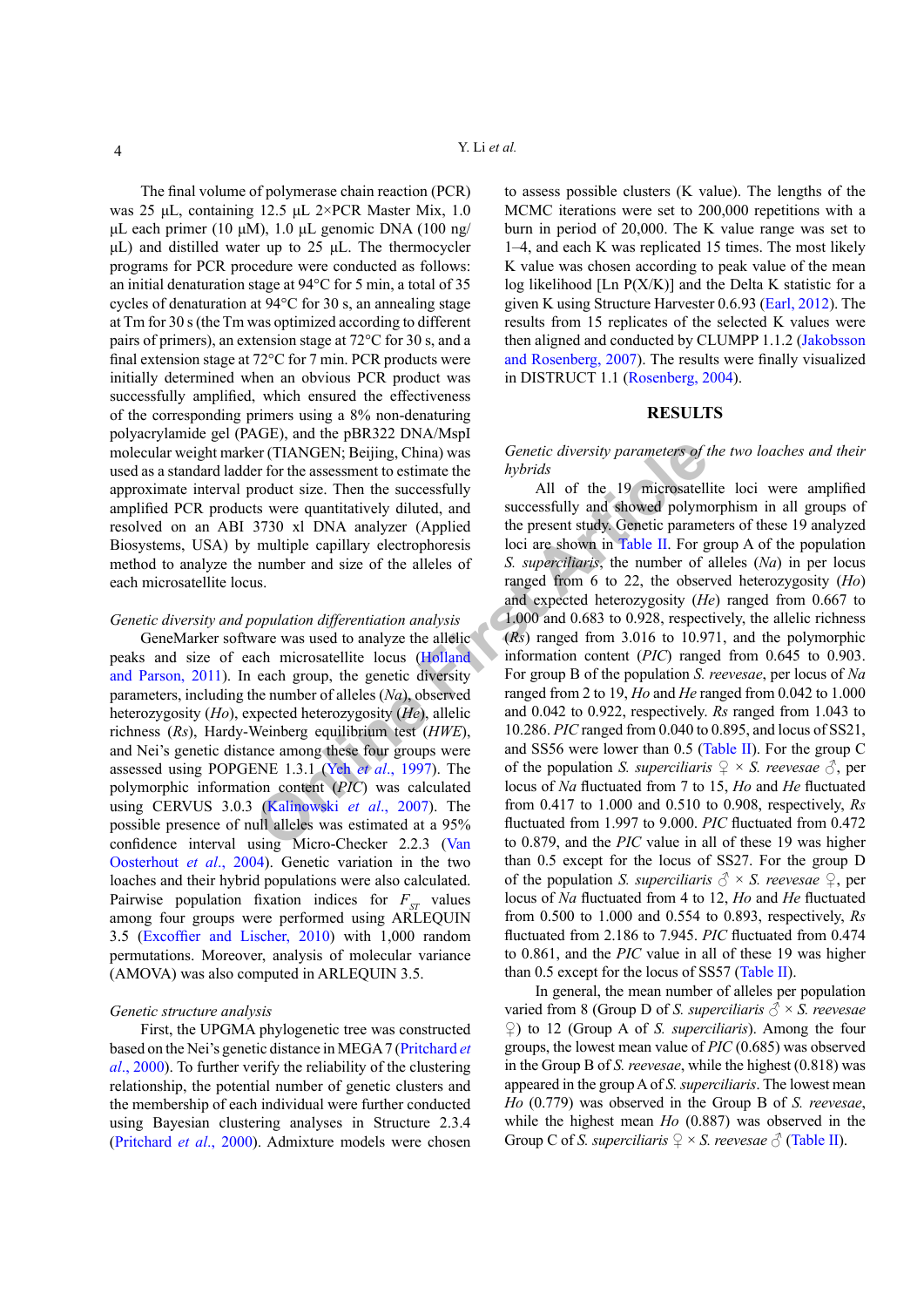<span id="page-4-0"></span>**Table II. Summary of genetic diversity based on 19 microsatellite loci in four groups including** *S. superciliaris***,** *S. reevesae***, and their hybrid populations.**

|                  |        |       |       |            |             |                       | SS19        | 13          | 1.000                                                               |
|------------------|--------|-------|-------|------------|-------------|-----------------------|-------------|-------------|---------------------------------------------------------------------|
| <b>Groups</b>    |        | Na Ho | He    | <b>PIC</b> | Rs          | $P_{\underline{HWE}}$ | <b>SS20</b> | 10          | 0.870                                                               |
| S. superciliaris |        |       |       |            |             |                       | SS21        | 14          | 0.913                                                               |
| <b>SS17</b>      | 7      | 0.917 | 0.796 | 0.752      | 4.535       | 0.966                 | <b>SS24</b> | 12          | 0.917                                                               |
| SS19             | 17     | 0.875 | 0.927 | 0.901      | 10.688      | 0.299                 |             |             |                                                                     |
| <b>SS20</b>      | 14     | 0.958 | 0.914 | 0.886      | 9.521       | 0.460                 | SS26        | 8           | 0.958                                                               |
| SS21             | 17     | 1.000 | 0.915 | 0888       | 9.600       | 0.135                 | <b>SS27</b> | 7           | 0.417                                                               |
| SS24             | 22     | 0.875 | 0.928 | 0.903      | 10.971      | $0.000*$              | SS29        | 8           | 0.875                                                               |
| SS26             | $\tau$ | 0.792 | 0.780 | 0.750      | 4.608       | 0.433                 | SS31        | 11          | 0.958                                                               |
| <b>SS27</b>      | 11     | 0.792 | 0.683 | 0.645      | 3.016       | 0.857                 | <b>SS33</b> | 10          | 1.000                                                               |
| SS29             | 6      | 0.667 | 0.778 | 0.726      | 4.189       | 0.065                 | <b>SS34</b> | 10          | 1.000                                                               |
| SS31             | 14     | 0.958 | 0.903 | 0.873      | 8.597       | 0.031                 | <b>SS37</b> | 11          | 0.958                                                               |
| <b>SS33</b>      | 14     | 0.958 | 0.905 | 0.876      | 8.794       | 0.816                 | <b>SS38</b> | $\,$ 8 $\,$ | 0.958 0.805                                                         |
| SS34             | 11     | 0.917 | 0.883 | 0.850      | 7.385       | 0.811                 | SS39        | 14          | 0.792                                                               |
| <b>SS37</b>      | 12     | 0.750 | 0.881 | 0.849      | 7.291       | 0.088                 | SS43        | 10          | 0.958                                                               |
| <b>SS38</b>      | 9      | 0.958 | 0.850 | 0.813      | 5.969       | 0.509                 | <b>SS50</b> | 15          | 0.708                                                               |
| SS39             | 13     | 0.875 | 0.880 | 0.848      | 7.245       | 0.953                 | <b>SS52</b> | 8           | 0.957                                                               |
| SS43             | 10     | 0.750 | 0.895 | 0.863      | 8.056       | 0.031                 | <b>SS56</b> | 7           | 0.870                                                               |
| <b>SS50</b>      | 15     | 0.958 | 0.919 | 0.892      | 10.017      | 0.715                 | <b>SS57</b> | 9           | 0.917                                                               |
| <b>SS52</b>      | 10     | 0.958 | 0.832 | 0.791      | 5.383       | 0.943                 | Mean        | 10          | 0.887                                                               |
| <b>SS56</b>      | 9      | 0.708 | 0.700 | 0.645      | 3.182       | 0.011                 |             |             | <b>S.</b> superciliaris $\partial^2 \times S$ . reevesae $\partial$ |
| <b>SS57</b>      | 10     | 0.917 | 0.840 | 0.799      | 5.620       | 0.960                 | <b>SS17</b> | 6           | 0.875<br>0.813                                                      |
| Mean             | 12     | 0.873 | 0.854 | 0.818      | 7.097       |                       | SS19        | 12          | 0.875                                                               |
|                  |        |       |       |            |             |                       | <b>SS20</b> | 10          | 1.000                                                               |
| S. reevesae      |        |       |       |            |             |                       | SS21        | 8           | 1.000                                                               |
| <b>SS17</b>      | 6      | 0.792 | 0.768 |            | 0.712 4.028 | 0.003                 | SS24        | 9           | 0.667                                                               |
| SS19             | 14     | 0.917 | 0.907 | 0.878      | 8.930       | 0.096                 | SS26        | 5           | 0.875                                                               |
| <b>SS20</b>      | 8      | 0.917 | 0.840 | 0.800      | 5.647       | 0.039                 | SS27        | 8           | 0.875                                                               |
| SS21             | 5      | 0.833 | 0.571 | 0.462      | 2.268       | 0.348                 | SS29        | 5           | 0.958                                                               |
| SS24             | 9      | 0.917 | 0.871 | 0.835      | 6.777       | 0.028                 | SS31        | 11          | 1.000                                                               |
| SS26             | 3      | 0.833 | 0.646 | 0.555      | 2.723       | 0.035                 | <b>SS33</b> | 10          | 0.917                                                               |
| SS27             | 10     | 0.708 | 0.704 | 0.657      | 3.218       | 0.123                 | SS34        | 10          | 0.958                                                               |
| SS29             | 5      | 0.542 | 0.560 | 0.500      | 2.215       | 0.009                 | <b>SS37</b> | 8           | 0.792                                                               |
| SS31             | 14     | 0.875 | 0.891 | 0.861      | 7.937       | 0.028                 | <b>SS38</b> | 6           | 0.875                                                               |
| <b>SS33</b>      | 16     | 1.000 | 0.916 | 0.888      | 9.681       | 0.001                 | <b>SS39</b> | 11          | 0.917                                                               |
| <b>SS34</b>      | 12     | 0.917 | 0.898 | 0.867      | 8.288       | 0.529                 | SS43        | 6           | 0.875                                                               |
| <b>SS37</b>      | 3      | 0.750 | 0.649 | 0.561      | 2.743       | 0.042                 | <b>SS50</b> | 10          | 0.792                                                               |
| <b>SS38</b>      | 9      | 0.708 | 0.599 | 0.569      | 2.420       | 1.000                 | SS52        | 5           | 1.000                                                               |
| <b>SS39</b>      | 16     | 0.917 | 0.922 | 0.895      | 10.286      | 0.028                 | SS56        | 4           | 0.750                                                               |
| SS43             | 6      | 0.667 | 0.684 | 0.614      | 3.032       | 0.837                 | <b>SS57</b> | 4           | 0.500                                                               |
| <b>SS50</b>      | 19     | 0.750 | 0.920 | 0.895      | 10.105      | $0.000*$              |             |             |                                                                     |
| <b>SS52</b>      | 8      | 0.958 | 0.838 | 0.797      | 5.565       | 0.471                 | Mean        | 8           | 0.868<br>Note: Na, indicated the number of all                      |
| SS56             | 2      | 0.042 | 0.042 | 0.040      | 1.043       | 1.000                 |             |             | heterozygosity; He, indicated expected                              |
| <b>SS57</b>      | 5      | 0.750 | 0.707 | 0.630      | 3.254       | $0.000*$              |             |             | the polymorphism information content;                               |
| Mean             | 9      | 0.779 | 0.733 | 0.685      | 5.266       |                       |             |             | and $P_{HWE'}$ indicated significance of deviati                    |

| Groups                                                                          |                  | Na Ho | He    | <b>PIC</b> | Rs    | $P_{HWE}$ |
|---------------------------------------------------------------------------------|------------------|-------|-------|------------|-------|-----------|
| S. superciliaris $\mathcal{Q} \times S$ . reevesae $\mathcal{S}$                |                  |       |       |            |       |           |
| SS17                                                                            | 7                | 0.833 | 0.742 | 0.691      | 3.657 | 0.008     |
| SS19                                                                            | 13               | 1.000 | 0.887 | 0.856      | 7.629 | $0.000*$  |
| <b>SS20</b>                                                                     | 10               | 0.870 | 0.895 | 0.862      | 8.015 | 0.009     |
| SS21                                                                            | 14               | 0.913 | 0.838 | 0.800      | 5.539 | 0.994     |
| SS24                                                                            | 12               | 0.917 | 0.831 | 0.793      | 5.358 | 0.163     |
| <b>SS26</b>                                                                     | 8                | 0.958 | 0.826 | 0.784      | 5.236 | 0.015     |
| SS27                                                                            | $\boldsymbol{7}$ | 0.417 | 0.510 | 0.472      | 1.997 | 0.693     |
| SS29                                                                            | 8                | 0.875 | 0.820 | 0.775      | 5.075 | 0.656     |
| SS31                                                                            | 11               | 0.958 | 0.895 | 0.863      | 8.056 | 0.238     |
| <b>SS33</b>                                                                     | 10               | 1.000 | 0.845 | 0.807      | 5.789 | 0.010     |
| SS34                                                                            | 10               | 1.000 | 0.875 | 0.841      | 6.982 | 0.081     |
| SS37                                                                            | 11               | 0.958 | 0.770 | 0.737      | 4.056 | 0.991     |
| <b>SS38</b>                                                                     | 8                | 0.958 | 0.805 | 0.757      | 4.721 | 0.515     |
| SS39                                                                            | $\overline{14}$  | 0.792 | 0.886 | 0.854      | 7.529 | $0.000*$  |
| SS43                                                                            | 10               | 0.958 | 0.861 | 0.825      | 6.365 | 0.672     |
| <b>SS50</b>                                                                     | 15 <sup>5</sup>  | 0.708 | 0.908 | 0.879      | 9.000 | 0.001     |
| SS52                                                                            | 8                | 0.957 | 0.854 | 0.815      | 6.081 | 0.050     |
| SS56                                                                            | $\sqrt{ }$       | 0.870 | 0.645 | 0.599      | 2.713 | 0.913     |
| <b>SS57</b>                                                                     | 9                | 0.917 | 0.852 | 0.814      | 6.031 | 0.420     |
| Mean                                                                            | 10               | 0.887 | 0.818 | 0.780      | 5.781 |           |
| $\overline{\mathbf{S}}$ . superciliaris $\triangle$ × S. reevesae $\mathcal{Q}$ |                  |       |       |            |       |           |
| SS17                                                                            | 6                | 0.875 | 0.813 | 0.766      | 4.902 | 0.025     |
| SS19                                                                            | 12               | 0.875 | 0.875 | 0.841      | 6.982 | 0.177     |
| <b>SS20</b>                                                                     | 10               | 1.000 | 0.879 | 0.847      | 7.200 | 0.002     |
| SS21                                                                            | 8                | 1.000 | 0.828 | 0.786      | 5.284 | 0.198     |
| SS24                                                                            | 9                | 0.667 | 0.761 | 0.718      | 3.918 | $0.000*$  |
| SS26                                                                            | 5                | 0.875 | 0.808 | 0.757      | 4.780 | 0.062     |
| <b>SS27</b>                                                                     | 8                | 0.875 | 0.796 | 0.748      | 4.535 | 0.229     |
| SS29                                                                            | 5                | 0.958 | 0.679 | 0.627      | 2.985 | 0.036     |
| SS31                                                                            | 11               | 1.000 | 0.893 | 0.861      | 7.945 | 0.035     |
| <b>SS33</b>                                                                     | 10               | 0.917 | 0.875 | 0.841      | 6.982 | 0.007     |
| SS34                                                                            | 10               | 0.958 | 0.854 | 0.817      | 6.095 | 0.060     |
| SS37                                                                            | 8                | 0.792 | 0.760 | 0.716      | 3.905 | $0.000*$  |
| <b>SS38</b>                                                                     | 6                | 0.875 | 0.774 | 0.721      | 4.129 | 0.099     |
| SS39                                                                            | 11               | 0.917 | 0.834 | 0.780      | 5.460 | $0.000*$  |
| SS43                                                                            | 6                | 0.875 | 0.718 | 0.663      | 3.368 | 0.578     |
| <b>SS50</b>                                                                     | 10               | 0.792 | 0.881 | 0.848      | 7.291 | $0.000*$  |
| SS52                                                                            | 5                | 1.000 | 0.724 | 0.661      | 3.439 | 0.067     |
| <b>SS56</b>                                                                     | $\overline{4}$   | 0.750 | 0.563 | 0.505      | 2.228 | 0.232     |
| SS57                                                                            | 4                | 0.500 | 0.554 | 0.474      | 2.186 | 0.456     |
| Mean                                                                            | 8                | 0.868 | 0.783 | 0.736      | 4.927 |           |

Na, indicated the number of alleles; *Ho*, indicated observed heterozygosity; *He,* indicated expected heterozygosity; *PIC,* indicated ymorphism information content; *Rs*, indicated allelic richness; and *P<sub>HWE</sub>*, indicated significance of deviation from Hardy-Weinberg equi-<br>librium at P-levels 0.001 (\*\*\*).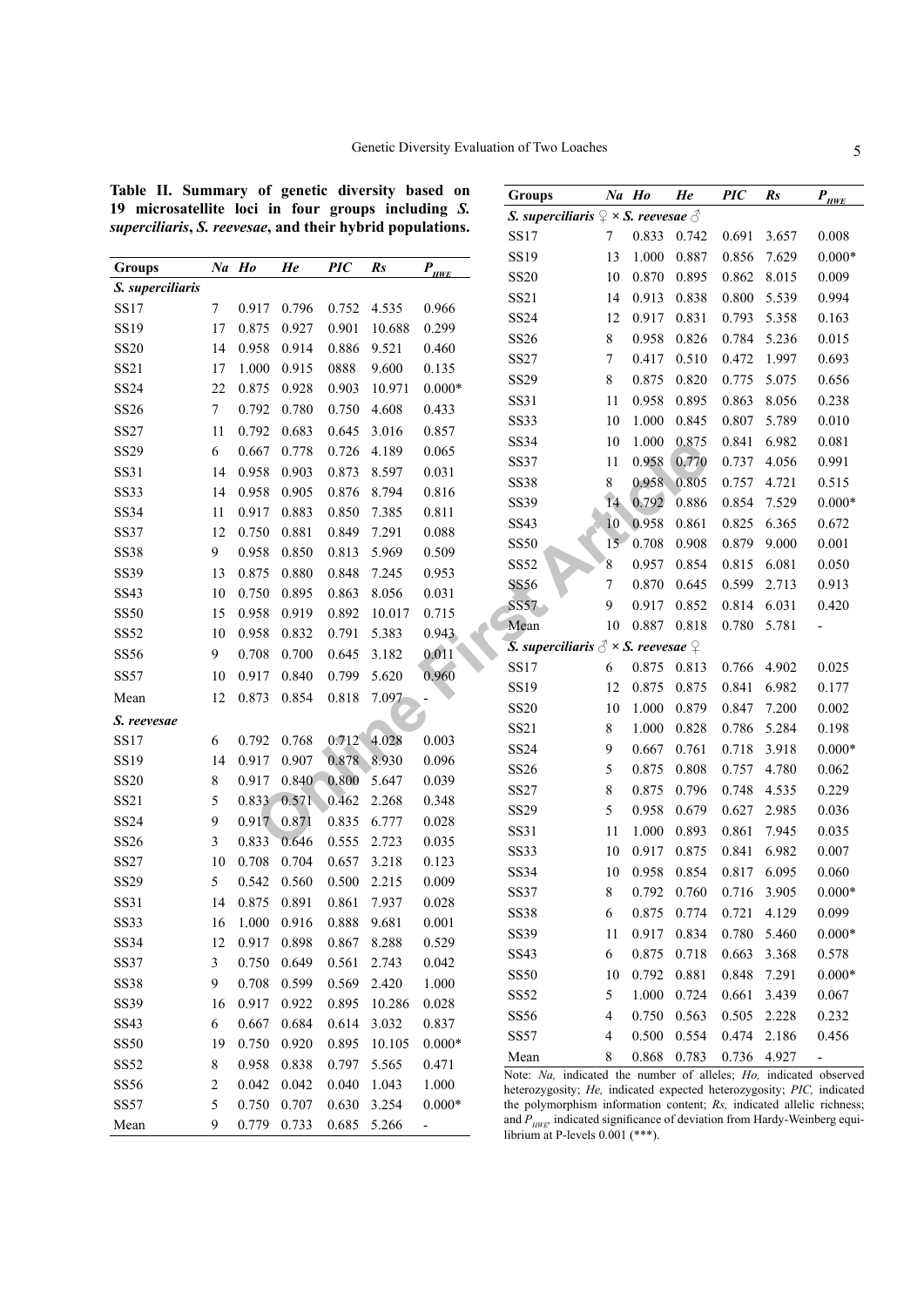Hardy-Weinberg balance analysis results showed that locus of SS24 in *S. superciliaris* and loci of SS50 and SS57 in *S. reevesae* exhibited departure from *HWE* after applying a Bonferroni correction (*P*<0.001). Loci of SS19 and SS39 in *S. superciliaris*  $\mathcal{Q} \times S$ *. reevesae*  $\mathcal{O}_S$ *,* and loci of SS24, SS37, SS39, and SS50 in *S. superciliaris*  $\delta$  × *S. reevesae* ♀ were also exhibited departure from *HWE*. For the estimation of null allele, SS50 in population of *S. reevesae* and *S. superciliaris*  $\mathcal{Q} \times S$ *. reevesae*  $\mathcal{J}$  showed evidence for a null allele. No locus showed evidence for a null allele in the population of *S. superciliaris* and *S. superciliaris*  $\delta \times S$ *. reevesae*  $\varphi$ *.* 

# *Population differentiation of the two loaches and their hybrids*

Results of AMOVA analysis of *S. superciliaris*, *S. reevesae* and their hybrid populations showed that the variation among populations was 7.97%, variation among individuals within population was -6.68%, and variation within individuals was 98.71% (Table III). Most of the variance was due to variation within individuals.

<span id="page-5-0"></span>**Table III. Hierarchical analysis of molecular variance (AMOVA) for** *S. superciliaris***,** *S. reevesae***, and their hybrid populations based on 19 microsatellite loci.**

| Source of variation d.f. Sum of Variance Percentage                 |                      | squares components of variation | (%)   |
|---------------------------------------------------------------------|----------------------|---------------------------------|-------|
| Among populations 3 114.807 0.65185 Va                              |                      |                                 | 797   |
| Among individuals 92 642.208 -0.54620 Vb -6.68<br>within population |                      |                                 |       |
| Within individuals 96 775.000 8.07292 Vc                            |                      |                                 | 98.71 |
| Total                                                               | 191 1532.015 8.17857 |                                 | 100   |

Nei's genetic distance (Ds) between groups varied from 0.3585 to 0.6575 ([Table IV](#page-5-1)), suggesting the studied populations were in interspecific inheritance  $(0.1 <$  Ds  $<$ 2.0) [\(Thorpe, 1982](#page-9-17)). The genetic differentiation index  $(F)$ varied from 0.0545 to 0.1069 [\(Table IV](#page-5-1)), indicating all groups were moderately differentiated  $(0.05 \le F_{st} \le 0.15)$ ([Wright, 1978](#page-9-18)).

<span id="page-5-1"></span>Table IV. Matrix of pair-wise  $F_{st}$  values (above diagonal) **and Nei's genetic distance (below diagonal) between groups of two loaches and their hybrid populations.**

| Pop ID  | <b>Group A</b> | <b>Group B</b> | Group C | <b>Group D</b> |
|---------|----------------|----------------|---------|----------------|
| Group A | ****           | 0.1069         | 0.0545  | 0.0709         |
| Group B | 0.6575         | ****           | 0.0845  | 0.0764         |
| Group C | 0.4461         | 0.4338         | ****    | 0.0763         |
| Group D | 0.4947         | 0.3585         | 0.4765  | ****           |

# *Population genetic structure of the two loaches and their hybrids*

The results of UPGMA clustering tree based on Nei's genetic distance showed that group A (*Sinibotia superciliaris*) and group C (*S. superciliaris*  $\mathcal{Q} \times S$  *reevesae*  $\Diamond$ ) were firstly clustered together that comprised of clade I, group B (*S. reevesae*) and group D (*S. superciliaris*  $\delta \times$ *S. reevesae*  $\mathcal{Q}$ ) were then gathered together that comprised of clade II [\(Fig. 1](#page-5-2)).



<span id="page-5-2"></span>

VA analysis of *S. superciliaris*, *S.*<br>
brid populations showed that the<br>
ations was 7.97%, variation among<br>
ulation was -6.68%, and variation<br>
is 98.71% (Table III). Most of the<br>
rig. 1. UPGMA clustering tree<br>
distance The difference among these four groups were also corroborated by Bayesian clustering, which reflected the presence of two clusters  $(K= 2; Fig. 2a)$  $(K= 2; Fig. 2a)$  $(K= 2; Fig. 2a)$  with a clear divide between group A, C, and group B, D. The genetic structure of Bayesian clustering analyses was consist with the UPGMA clustering tree. The mean Ln  $P(K)$  and  $\Delta K$ change with the increase of the number of subgroups K. When  $K=2$ , mean Ln  $P(K)$  had the maximum inflection point and the maximum ΔK. Therefore, it was considered that  $K = 2$  was the most probable model, and it was speculated that the 4 populations could be divided into 2 subgroups (Fig.  $2b$ ). However, isolation between the two clusters including group A, C, and group B, D was not complete, and some individuals from both clades showed mixed origin, especially for the hybrid populations.

### **DISCUSSION**

#### *Genetic diversity of the two loaches and their hybrids*

In this study, a total of 19 microsatellite loci were successfully amplified and exhibited polymorphism in the four artificial breeding populations of *S. reevesae*, *S. superciliaris*, and their hybrid populations, implying that the microsatellite markers we developed in the previous research were effective (Wang *et al*[., 2018](#page-9-6)). Among the 19 loci, only locus SS24 was deviated from *HWE* in Group A of *S. superciliaris*. Locus SS50 and SS57 in Group B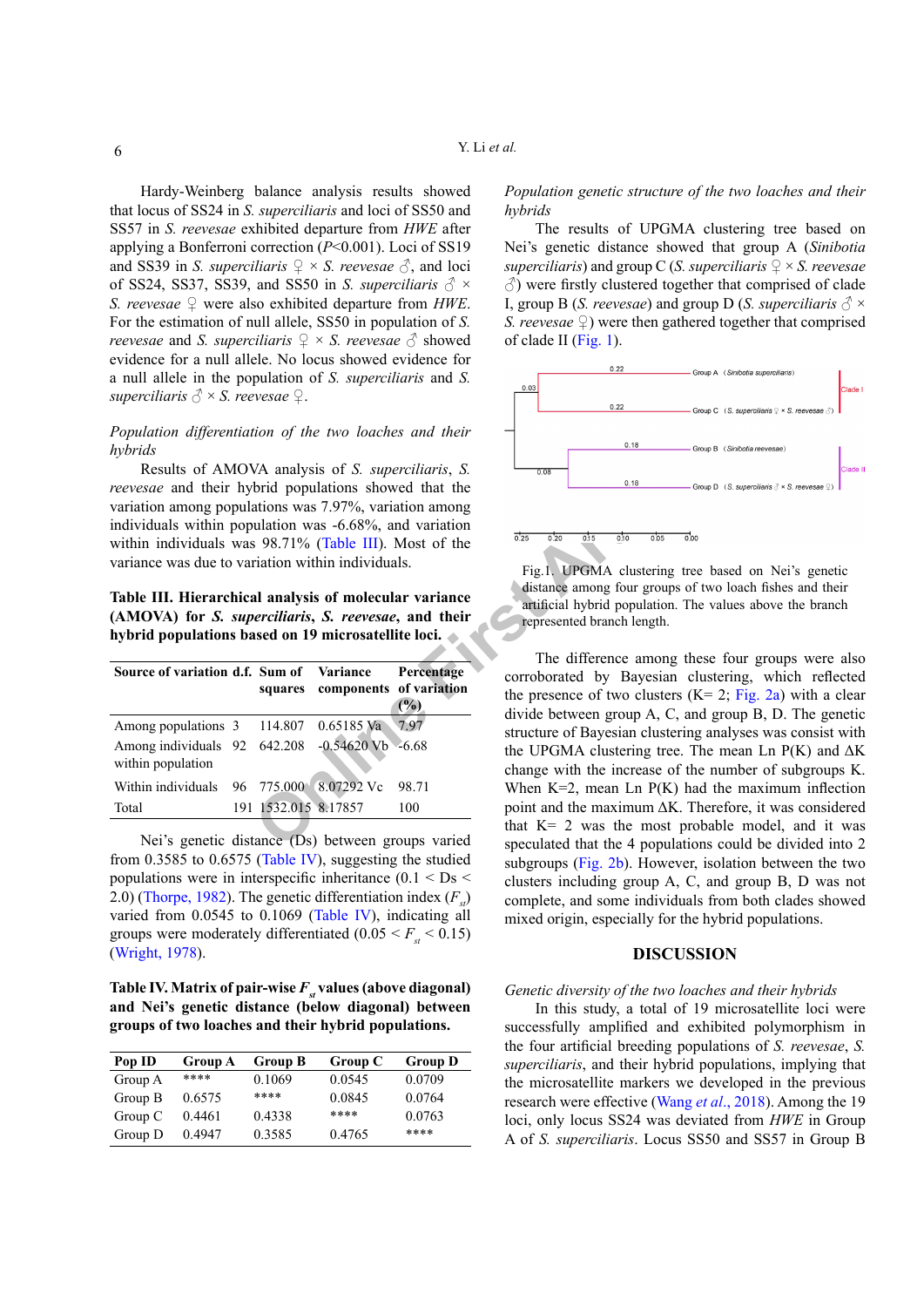of *S. reevesae*, and locus SS19 and SS39 in Group C of *S. superciliaris*  $\varphi \times S$ *. reevesae*  $\varphi$  were also deviated from *HWE*. Differently, Group D of *S. superciliaris*  $\delta$  $\times$  *S. reevesae*  $\varphi$  have four loci (SS24, SS37, SS39, and SS50) that deviated from *HWE*. Among these loci, SS24, SS39 and SS50 deviated from *HWE* at least in two groups, and thus they should be used with caution in subsequent population genetic analyses. The potential presence of null alleles were observed at one locus (SS50) in two groups, including *S. reevesae* and *S. superciliaris*  $\varphi \times S$ *. reevesae*  $\Diamond$ , and which may be caused by a mutation at the primer binding sites leading to amplification failure ([Lehmann](#page-8-17) *et al*[., 1996](#page-8-17)). Thus, the deviation from *HWE* at SS50 can probably be explained by the presence of null alleles that mentioned in previous research (Li *et al*., 2014). The reasons why other loci deviated from *HWE* need to be further explored.



<span id="page-6-0"></span>Fig.2. Results of Bayesian analysis (structure) of the two loaches and their hybrids offspring based on 19 microsatellite loci. (a) Delta K values from structure analysis; (b) Structure clustering analysis with  $K=2$ .

The number of alleles (*Na*), observed heterozygosity (*Ho*), and polymorphism information content (*PIC*) are three important parameters used to study population

**Example 19 and 19 and 19 and 19 and 19 and 19 and 19 and 19 and 19 and 19 and 19 and 19 and 19 and 19 and 19 and 19 and 19 and 19 and 19 and 19 and 19 and 19 and 19 and 19 and 19 and 19 and 19 and 19 and 19 and 19 and 19** genetic diversity of organisms. Here, based on the analysis of 19 microsatellite loci, the mean values of *PIC* values were more than 0.5 in all groups. In detail, the mean *PIC* was 0.818, 0.685, 0.780, and 0.736 in *S. superciliaris*, *S. reevesae, S. superciliaris*  $\mathcal{Q} \times S$ *. reevesae*  $\mathcal{Z}$ *, and S. superciliaris*  $\delta \times S$ . *reevesae*  $\Omega$ , *respectively. Previous* research indicated the locus was high polymorphic when *PIC* > 0.50 ([Botstein](#page-7-0) *et al*., 1980), the mean *PIC* in the four groups here was ranged from 0.685 to 0.818, suggesting high genetic diversity of the four groups in this study. The *PIC* in the wild populations of these two loaches also showed a high level of polymorphism, and the mean *PIC* in *S. superciliaris* and *S reevesae* was 0.54 and 0.5, respectively (Wang *et al*[., 2018](#page-9-6)). Compared with the wild populations, the culture F1 populations of these two loaches and their hybrid progeny of F1 here had also maintained high genetic diversity, indicating the domestication process of these two loaches were considered to be in the early stage, and the same pattern also detected in the red-tail catfish (Zhou *et al*[., 2021](#page-10-1)). The diversity of the both hybrid combinations were higher than the group B of *S. reevesa*, which may be the embodiment of the hybridization vigor among species. Furthermore, observed heterozygosity can represent the degree of individual genetic variation within a population, and the higher heterozygosity value signifies greater variation and higher genetic diversity. In the present research, the hybrid combination of *S. superciliaris*  $\mathcal{Q} \times S$ *. reevesae*  $\mathcal{J}$  obtained the highest value of *Ho* (0.887) compared to other three groups, which indicated its highest genetic diversity. In general, heterozygosity and genetic diversity of the hybrid combination of *S. superciliaris*  $\mathcal{Q} \times S$  *reevesae*  $\mathcal{O}$  are higher than those of that in the combination of *S. superciliaris*  $\delta$  $\times$  *S. reevesae*  $\mathcal{Q}$ , and the former has fewer loci deviating from *HWE*. Distant hybridization can effectively increase the genetic structure variation of the population and improve the inheritance of the population diversity. Thus, in the subsequent artificial breeding, it is recommended that the hybrids of *S. superciliaris*  $\mathcal{Q} \times S$ *. reevesae*  $\mathcal{Z}$  can be utilized as the potential germplasm resources.

# *Genetic differentiation and genetic structure of populations*

All of the four populations had moderate differentiation levels, and variation within individuals were the primary origin of variation. Genetic distance and genetic identity index were indicators that reflected the genetic relationship of the population. Comparing the Nei's genetic distance between *S. reevesae* and the hybrid combinations of *S. superciliaris*  $\mathcal{Q} \times S$ *. reevesae*  $\mathcal{O}$  and *S. superciliaris*  $\delta \times S$ *. reevesae*  $\varphi$ *, it was indicated that* the Nei's genetic distance between *S. reevesae* and the hybrid combination of *S. superciliaris*  $\Diamond$  × *S. reevesae*  $\Diamond$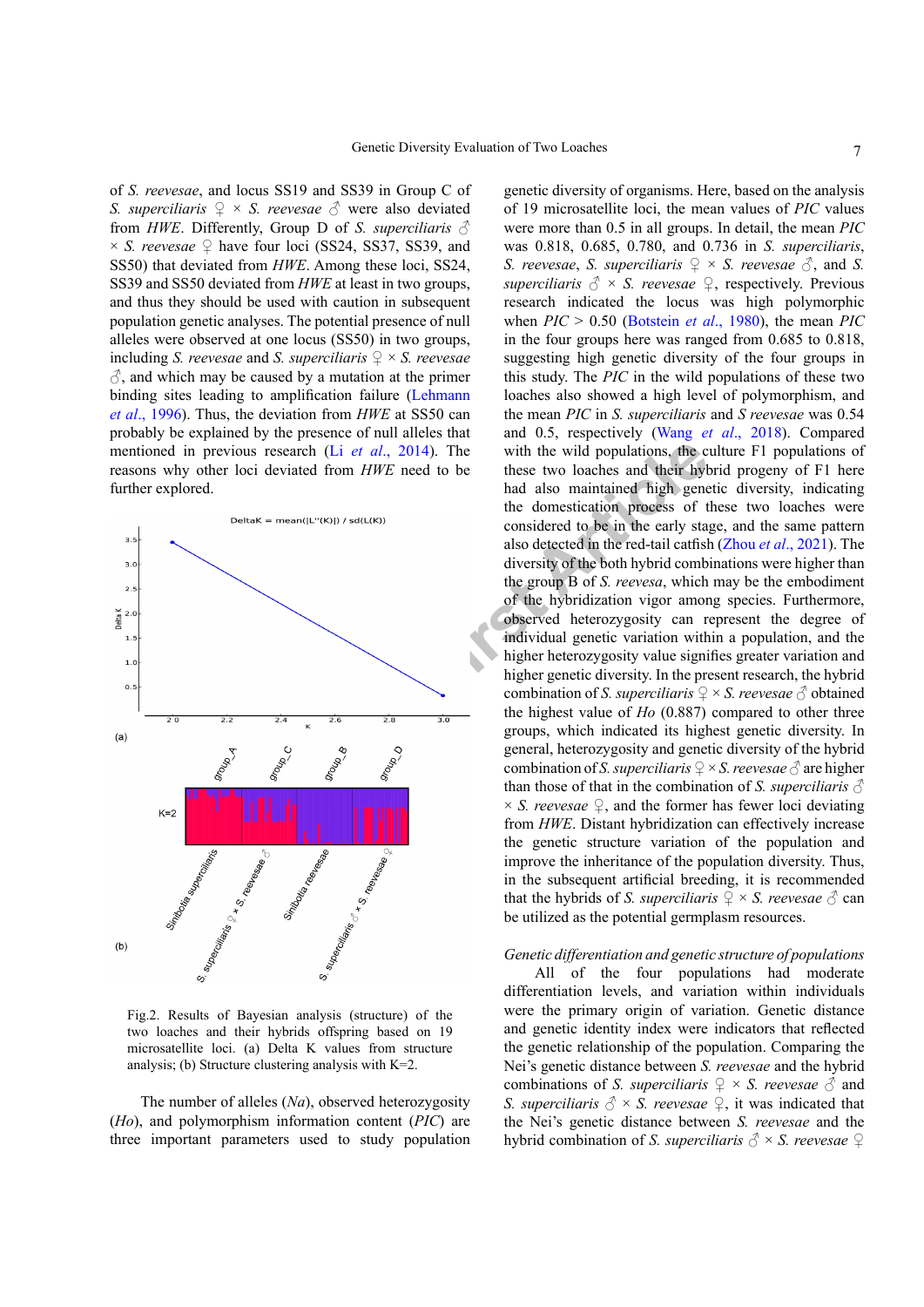was the closest (0.3585), in comparison with the hybrid combination of *S. superciliaris*  $\mathcal{Q} \times S$  *reevesae*  $\mathcal{O}(0.4338)$ *.* Moreover, *S. superciliaris* also showed the similar pattern, with a closer genetic distance (0.4461) to *S. superciliaris*  $\mathcal{Q} \times S$ . *reevesae*  $\mathcal{S}$ , in comparison with the combination of *S. superciliaris*  $\delta \times S$ *. reevesae*  $\Omega$  (0.4947). UPGMA clustering tree with Nei's genetic distance revealed two clusters of the four populations, which was consistent with the results from the Bayesian clustering analyses in structure. Meanwhile, gene flow was found among multiple individuals of the hybrid populations and their parents. In summary, although the hybrid offspring inherited the genetic characteristics of both parents, they were more closely related to the female parents and a closer genetic relationship was found between the offspring populations and their female parents, and a similar pattern was obtained in the interspecific hybridization research of *Quasipaa* ([Zhang](#page-9-19) *et al*., 2019).

Distant hybrization can integrate the genome of parents into the hybrid offspring to produce rich genetic variation. Thus, distant hybrization plays an important role in increasing species fitness and adaptive potential of populations. In this study, hybrid combinations of *S. superciliaris*  $\varphi \times S$ . *reevesae*  $\Diamond$  and *S. superciliaris*  $\Diamond$  × *S. reevesae*  $\Diamond$  obtained healthy crossbred offsprings. In our previous study, we observed the F1 embryonic development of *S. superciliaris*   $\mathcal{Q} \times S$ . *reevesae*  $\mathcal{O}$  showed obvious heterosis and could grow to be mature and reproduce normally to produce F2 hybrids (Wang *et al*[., 2014b](#page-9-9)). Here, after comparing the analysis of the genetic diversity indicators such as the number of alleles, polymorphic information content, and especially the observed heterozygosity of the two loaches and their hybrid populations, we observed the genetic diversity of hybrid offspring population was rich, especially for *S. superciliaris*  $\mathcal{Q} \times S$ *. reevesae*  $\mathcal{S}$  that presented the highest *Ho* than the other three populations, implying the highest genetic diversity in the population of *S. superciliaris*  $\mathcal{Q} \times S$ . *reevesae* ♂.

However, along with breeding environment and feeding ground destructions, and overfishing of *S. superciliaris* and *S. reevesae*, the wild resources of the two species would be severely declined. Thus, there is an increasing need to develop captive breeding to protect genetic diversity, support the strengthening of populations, and aid the two loaches recovery. In the artificial reproduction process, the shortage including the sparse of semen volume in *S. superciliaris* and low number of eggs amount in *S. reevesae* will block large amount of offspring reproduction. Artificial hybrids success of the two *S. superciliaris* and *S. reevesae* will overcome the shortage. Based on our results, we recommended the hybrid strategy of *S. superciliaris*  $\mathcal{Q} \times S$ *. reevesae*  $\mathcal{O}$  would be a suitable route, which displayed the highest genetic diversity compared with other strategies. In addition, the hybrid individuals of *S. superciliaris*  $\varphi \times S$ *. reevesae*  $\varphi$  could be considered as a potentially alternative economic fish of *S. superciliaris* and *S. reevesae*, thus it would benefit the natural resource conversation of these two species.

# **CONCLUSIONS**

between the offspring populations<br>
Solution in the and a similar pattern was obtained<br>
The hybrid is a similar pattern was obtained<br>
The hybrid strategy of *S*, superculates are the sixed of produce ich genetic variation. In conclusion, four groups presented high polymorphic due to the average *PIC* values in all of them were greater than 0.5. Furthermore, we found that the hybrid combination of *S. superciliaris*  $\varphi \times S$ *. reevesae*  $\varphi$ presented the highest *Ho* than the other three groups. The high heterozygosity was useful to conserve the genetic resources and prevent the genetic decline, which could reduce the risk of inbreeding due to loss of heterozygosity. The hybrid strategy of *S. superciliaris*  $\mathcal{Q} \times S$ *. reevesae*  $\mathcal{S}$ had great potentials for artificially propagated germplasm resources. Thus, we recommended the hybrid strategy of *S. superciliaris*  $\mathcal{Q} \times S$ . *reevesae*  $\mathcal{S}$  would be more suitable for further artificial reproduction compared with other strategies. This study provides reasonable comparison of genetic diversity and potential application of hybrid strategy of *S. superciliaris* and *S. reevesae*, and the captive propagation programs can aid in the recovery of *S. superciliaris* and *S. reevesae* by providing individuals that can be used to supplement wild populations, and to produce a hybrid strain for captive production to take the strain off the harvesting of wild populations. These data described in this study provided a foundation and guidelines for wild population protection and breeding population construction in future breed improvement of these two loaches.

# **ACKNOWLEDGMENTS**

We thank Drs Zhenyong Wen and Yunhai Yi for their valuable and constructive suggestions in revising the manuscript. This research was funded by the Sichuan Provincial Department of Science and Technology Application Basic Project (no. 2019YJ0398); the Major Project in Neijiang Normal University (no. 2021ZD09); and College Students Innovation and Entrepreneurship of Sichuan Province (no. X2019082).

#### *Statement of conflict of interest*

The authors have declared no conflict of interest.

# **REFERENCES**

<span id="page-7-0"></span>Botstein, D., White, R.L., Skolnick, M., and Davis,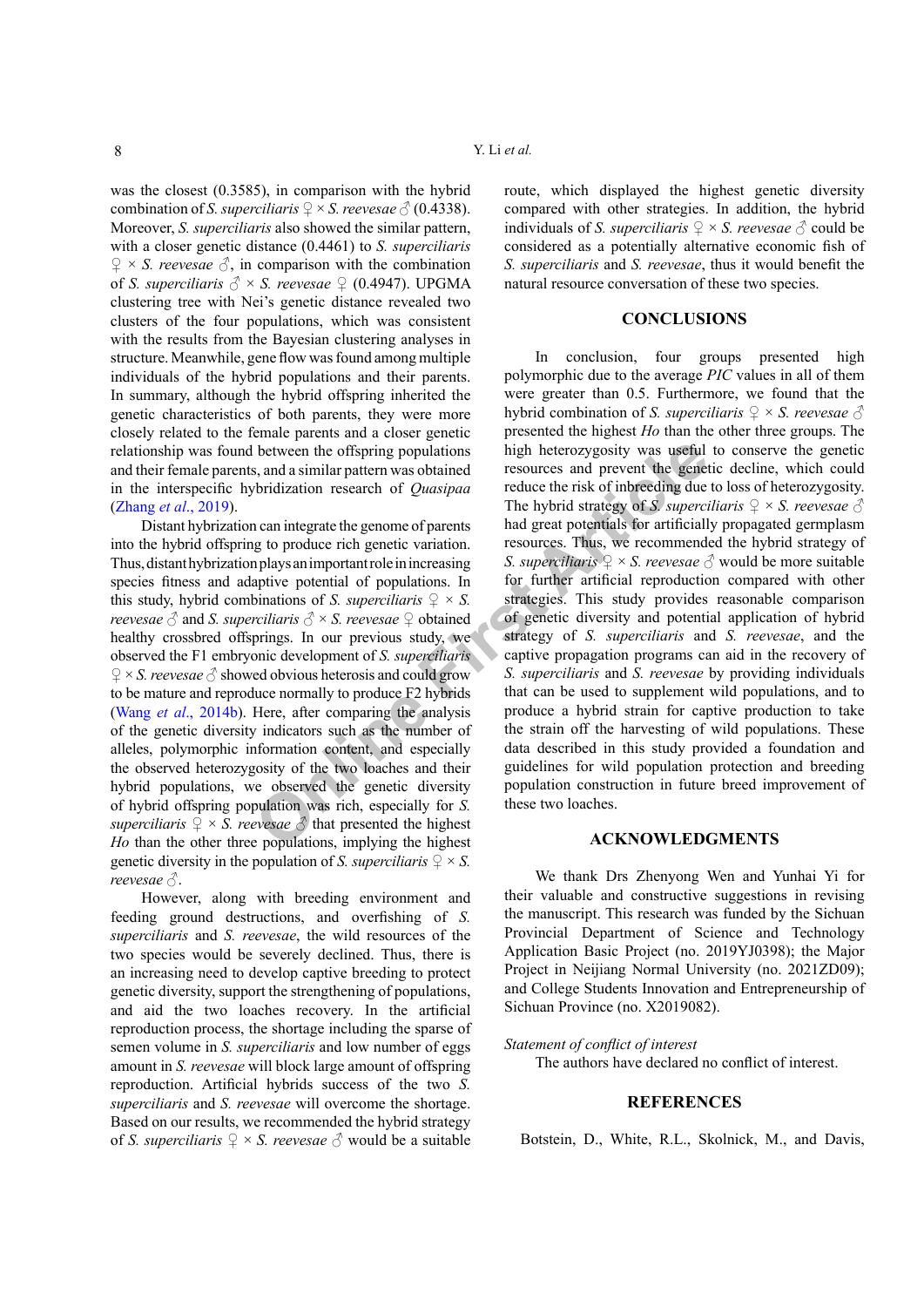R.W., 1980. Construction of a genetic linkage map in man using restriction fragment length polymorphisms. *Am. J. Hum. Genet*., **32**: 314.

- <span id="page-8-6"></span>Chen, X., Shao, T., Long, X., Esposito, A., 2018. Evaluation of the effects of different stocking densities on the sediment microbial community of juvenile hybrid grouper (♀*Epinephelus fuscoguttatus* × ♂ *Epinephelus lanceolatus*) in recirculating aquaculture systems. *PLoS One*, **13**: e0208544. [https://doi.org/10.1371/journal.](https://doi.org/10.1371/journal.pone.0208544) [pone.0208544](https://doi.org/10.1371/journal.pone.0208544)
- <span id="page-8-8"></span>Chistiakov, D.A., Hellemans, B., and Volckaert, F.A., 2006. Microsatellites and their genomic distribution, evolution, function and applications: A review with special reference to fish genetics. *Aquaculture*, **255**: 1-29. https://doi.org/10.1016/j. [aquaculture.2005.11.031](https://doi.org/10.1016/j.aquaculture.2005.11.031)
- <span id="page-8-15"></span>Earl, D.A., 2012. Structure harvester: A website and program for visualizing STRUCTURE output and implementing the Evanno method. *Conserv. Genet. Resour*., **4**: 359-361. https://doi.org/10.1007/ [s12686-011-9548-7](https://doi.org/10.1007/s12686-011-9548-7)
- <span id="page-8-9"></span>Ellegren, H., 2004. Microsatellites: Simple sequences with complex evolution. *Nat. Rev. Genet*., **5**: 435- 445. <https://doi.org/10.1038/nrg1348>
- <span id="page-8-14"></span>Excoffier, L., and Lischer, H., 2010. Arlequin suite ver 3.5: A new series of programs to perform population genetics analyses under Linux and Windows. *Mol. Ecol. Resour*., **10**: 564-567. https:// [doi.org/10.1111/j.1755-0998.2010.02847.x](https://doi.org/10.1111/j.1755-0998.2010.02847.x)
- Special referenc[e](https://doi.org/10.1111/j.1755-0998.2010.02847.x) to fish genetics.<br>
Special reference to fish genetics.<br>
Special reference to fish genetics.<br>
Special reference to fish genetics.<br>
Special reference to fish genetics.<br>
Intervalue and the common carp (Cypri Guichoux, E., Lagache, L., Wagner, S., Chaumeil, P., Léger, P., Lepais, O., Lepoittevin, C., Malausa, T., Revardel, E., and Salin, F., 2011. Current trends in microsatellite genotyping. *Mol. Ecol. Resour*., **11**: 591-611. https://doi.org/10.1111/j.1755- [0998.2011.03014.x](https://doi.org/10.1111/j.1755-0998.2011.03014.x)
- <span id="page-8-12"></span>Holland, M.M., and Parson, W., 2011. GeneMarker® HID: A reliable software tool for the analysis of forensic STR data. *J. Forensic Sci*., **56**: 29-35. <https://doi.org/10.1111/j.1556-4029.2010.01565.x>
- <span id="page-8-3"></span>Huang, Y., Yue, X., Wang, F., Gan, L., Xie, B., Wang, Y., Qi, Z., and Ge, Z., 2011. Studies on the individual fecundity of *Botia reevesae* in the Tuojiang River, a Tributary River of the Yangtze River. *Sichuan J. Zool*., **30**: 916-920. (in Chinese).
- <span id="page-8-16"></span>Jakobsson, M., and Rosenberg, N.A., 2007. CLUMPP: A cluster matching and permutation program for dealing with label switching and multimodality in analysis of population structure. *Bioinformatics*, **23**: 1801-1806. [https://doi.org/10.1093/bioinformatics/](https://doi.org/10.1093/bioinformatics/btm233) [btm233](https://doi.org/10.1093/bioinformatics/btm233)
- <span id="page-8-0"></span>Jiang, Z., Jiang, J., Wang, Y., Zhang, E., Zhang, Y., Li,

L., Xie, F., Cai, B., Cao, L., and Zheng, G., 2016. Red list of China's vertebrates. *Biodivers. Sci*., **24**: 500. (in Chinese).

- <span id="page-8-10"></span>Jones, A.G., Small, C.M., Paczolt, K.A., and Ratterman, N.L., 2010. A practical guide to methods of parentage analysis. *Mol. Ecol. Resour*., **10**: 6-30. <https://doi.org/10.1111/j.1755-0998.2009.02778.x>
- <span id="page-8-13"></span>Kalinowski, S.T., Taper, M.L., and Marshall, T.C., 2007. Revising how the computer program CERVUS accommodates genotyping error increases success in paternity assignment. *Mol. Ecol*., **16**: 1099-1106. <https://doi.org/10.1111/j.1365-294X.2007.03089.x>
- Kohlmann, K., Kersten, P., Flajšhans, M., 2005. Microsatellite-based genetic variability and differentiation of domesticated, wild and feral common carp (*Cyprinus carpio* L.) populations. *Aquaculture*, **247**: 253-266. [https://doi.](https://doi.org/10.1016/j.aquaculture.2005.02.024) [org/10.1016/j.aquaculture.2005.02.024](https://doi.org/10.1016/j.aquaculture.2005.02.024)
- <span id="page-8-17"></span>Lehmann, T., Hawley, W.A., and Collins, F.H., 1996. An evaluation of evolutionary constraints on microsatellite loci using null alleles. *Genetics*, **144**: 1155-1163. [https://doi.org/10.1093/](https://doi.org/10.1093/genetics/144.3.1155) genetics/144.3.1155
- <span id="page-8-1"></span>Li, Q., Yao, M., Zhou, B., Chen, X., Long, Y., Zhou, C., and Li, M., 2011. Technique of artificial reproduction of *Botia superciliaris* Günther. *Freshw. Fish*., **41**: 92-95. [https://doi.org/10.1007/](https://doi.org/10.1007/s11056-010-9213-0) s11056-010-9213-0
- <span id="page-8-5"></span>Li, S., Xie, L., Xiao, J., Yuan, L., and Liu, S., 2019. Diploid hybrid fish derived from the cross between female Bleeker's yellow tail and male topmouth culter, two cyprinid fishes belonging to different subfamilies. *BMC Genet*., **20**: 1-13. [https://doi.](https://doi.org/10.1186/s12863-019-0781-5) org/10.1186/s12863-019-0781-5
- <span id="page-8-18"></span>Li, Y., Wang, J., Zhao, K., Xie, B., and Peng, Z., 2014. Isolation and characterization of 16 polymorphic microsatellite loci for *Euchiloglanis kishinouyei*. *J. Fish Biol*., **85**: 972-977. [https://doi.org/10.1111/](https://doi.org/10.1111/jfb.12472) [jfb.12472](https://doi.org/10.1111/jfb.12472)
- <span id="page-8-2"></span>Liu, S., Wang, Y., Xie, B., and Peng, Z., 2017. Twelve novel microsatellite markers for the Chinese golden loach *Sinibotia superciliaris* (Günther 1892). *J. appl. Ichthyol*., **33**: 821-823. [https://doi.](https://doi.org/10.1111/jai.13395) [org/10.1111/jai.13395](https://doi.org/10.1111/jai.13395)
- <span id="page-8-4"></span>Lou, Y., and Li, X., 2006. Distant hybridization of fish and its application in aquaculture in China. *J. Fish. Sci. China*, **13**: 151-158.
- <span id="page-8-7"></span>Ma, Q., Wu, B., Jiang, J., and Song, Z., 2020. Genetic characterization of selected domestic populations of channel catfish (*Ictalurus punctatus*) using microsatellites. *Pakistan J. Zool*., **52**: 1683-1689.
- <span id="page-8-11"></span>Mittal, N., and Dubey, A., 2009. Microsatellite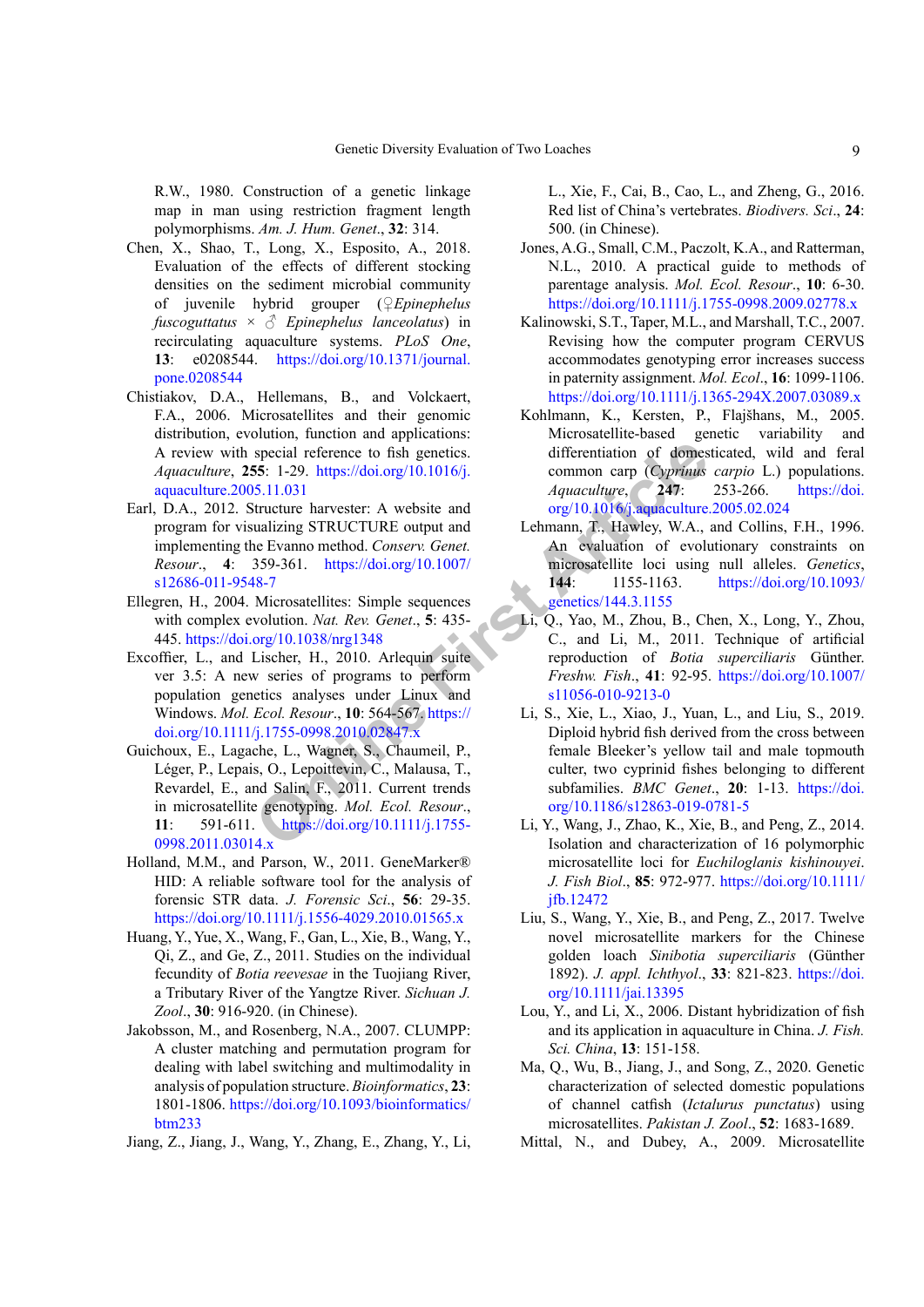markers-A new practice of DNA based markers in molecular genetics. *Phcog. Rev*., **3**: 235-246.

- <span id="page-9-15"></span>Pritchard, J.K., Stephens, M., and Donnelly, P., 2000. Inference of population structure using multilocus genotype data. *Genetics*, **155**: 945-959. [https://doi.](https://doi.org/10.1093/genetics/155.2.945) [org/10.1093/genetics/155.2.945](https://doi.org/10.1093/genetics/155.2.945)
- <span id="page-9-1"></span>Pu, J., Jia, L., Su, S., Wang, H., Sun, F., and Yao, W., 2013. Age and growth of *Botia superciliaris* in Hejiang section of the Yangtze River. *Freshw. Fish*., **43**: 38-43.
- <span id="page-9-10"></span>Qin, Q., Liu, C., Wang, Y., Li, R., and Liu, S., 2018. Rapid genomic and genetic changes in the first generation of autotetraploid lineages derived from distant hybridization of *Carassius auratus* Red Var. (♀)× *Megalobrama amblycephala* (♂). *Mar. Biotechnol*., **21**: 139-149. https://doi.org/10.1007/ [s10126-018-9859-8](https://doi.org/10.1007/s10126-018-9859-8)
- <span id="page-9-16"></span>Rosenberg, N.A., 2004. Distruct: A program for the graphical display of population structure. *Mol. Ecol. Notes*, **4**: 137-138. https://doi.org/10.1046/ [j.1471-8286.2003.00566.x](https://doi.org/10.1046/j.1471-8286.2003.00566.x)
- <span id="page-9-11"></span>Shan, H., Liang, X.F., Sun, J., Li, L., Yu, Y., Huang, W., Qu, C., Cao, L., Bai, X., and Tao, Y., 2013. Insights into food preference in hybrid F1 of *Siniperca chuatsi* (♀)× *Siniperca scherzeri* (♂) mandarin fish through transcriptome analysis. *BMC Genom*., **14**: 1-11. <https://doi.org/10.1186/1471-2164-14-601>
- Xanglering and the state of the Suthern Columns and the state and the state of the state of the state of the state of the state of the state of the state of the state of the state of the state of the state of the state of Skaala, Ø., Høyheim, B., Glover, K., and Dahle, G., 2004. Microsatellite analysis in domesticated and wild Atlantic salmon (*Salmo salar* L.): Allelic diversity and identification of individuals. *Aquaculture*, **240**: 131-143. https://doi. [org/10.1016/j.aquaculture.2004.07.009](https://doi.org/10.1016/j.aquaculture.2004.07.009)
- <span id="page-9-4"></span>Šlechtová, V., Bohlen, J., Freyhof, J., and Ráb, P., 2006. Molecular phylogeny of the Southeast Asian freshwater fish family Botiidae (Teleostei: Cobitoidea) and the origin of polyploidy in their evolution. *Mol. Phylogenet. Evol*., **39**: 529-541. <https://doi.org/10.1016/j.ympev.2005.09.018>
- Szűcs, M., Eigenbrode, S.D., Schwarzländer, M., and Schaffner, U., 2012. Hybrid vigor in the biological control agent, *Longitarsus jacobaeae*. *Evol. Appl*., **5**: 489-497. [https://doi.org/10.1111/j.1752-](https://doi.org/10.1111/j.1752-4571.2012.00268.x) [4571.2012.00268.x](https://doi.org/10.1111/j.1752-4571.2012.00268.x)
- <span id="page-9-17"></span>Thorpe, J.P., 1982. The molecular clock hypothesis: Biochemical evolution, genetic differentiation and systematics. *Annu. Rev. Ecol. Evol. Syst*., **13**: 139-168. [https://doi.org/10.1146/annurev.](https://doi.org/10.1146/annurev.es.13.110182.001035) [es.13.110182.001035](https://doi.org/10.1146/annurev.es.13.110182.001035)
- <span id="page-9-14"></span>Van Oosterhout, C., Hutchinson, W.F., Wills, D.P., and Shipley, P., 2004. Micro-Checker: software for identifying and correcting genotyping errors in

microsatellite data. *Mol. Ecol. Notes*, **4**: 535-538. <https://doi.org/10.1111/j.1471-8286.2004.00684.x>

- <span id="page-9-6"></span>Wang, Y., Liu, S., Peng, Z., and Xie, B., 2018. Characterization of 27 novel microsatellite loci in *Sinibotia superciliaris* (Günther 1892) and crossspecies transferability in *Sinibotia reevesae* (Chang 1944). *J. appl. Ichthyol*., **34**: 216-220. [https://doi.](https://doi.org/10.1111/jai.13539) [org/10.1111/jai.13539](https://doi.org/10.1111/jai.13539)
- <span id="page-9-7"></span>Wang, Y., Xie, B., Wang, F., Yue, X., Wang, Y., Qi, Z., Wu, Y., and Shen, S., 2014a. Reproductive characteristics of *Sinibotia reevesae* in the Tuojiang River. *Chin. J. Zool*., **49**: 699-706. (In Chinese).
- <span id="page-9-9"></span>Wang, Y., Xie, B., Yue, X., Wang, F., Qi, Z., Wang, Y., and Wu, Y., 2014b. Embryonic development of hybrid of *Sinibotia superciliaris* (♀) and *Sinibotia reevesae* (♂). *Sichuan J. Zool*., **33**: 90-93. (In Chinese).
- <span id="page-9-18"></span>Wright, S., 1978. *Variability within and among natural populations*. University of Chicago Press, Chicago, IL.
- <span id="page-9-0"></span>Yang, J., 1992. Revision of the subgenus *Botia* (*Sinibotia*) with description of a new species (Cypriniformes: Cobitidae). *Ichthyol. Explor. Freshw*., **2**: 341-349.
- <span id="page-9-2"></span>Yang, M., and Ding, X., 2010. Study on the reproductive biology of *Botia supercilliaris*. *J. Hydroecol*., **2**: 38-41.
- <span id="page-9-5"></span>Ye, H., Huang, Y., Wang, J., Peng, Z., and Zhang, Y., 2013. Determination and comparison of two complete mitochondrial genomes of golden Chinese loach, *Sinibotia superciliaris* (Teleostei, Cypriniformes). *Mitochondr. DNA*, **24**: 34-36. <https://doi.org/10.3109/19401736.2012.716053>
- <span id="page-9-13"></span>Yeh, F.C., Yang, R., Boyle, T.B., Ye, Z., and Mao, J., 1997. Popgene, the user-friendly shareware for population genetic analysis. *Corpus (Molecular biology and Biotechnology Centre, University of Alberta, Canada),* **10**: 295-301.
- <span id="page-9-8"></span>Yue, X., Wang, F., Xie, B., Qi, Z., Wang, Y., He, B., and Chen, X., 2011. Embryonic development of *Botia reevesae* in Tuojiang River. *Sichuan J. Zool*., **30**: 390-395. (In Chinese).
- <span id="page-9-3"></span>Yue, X., Zou, Y., Liu, J., Wang, Y., Wang, F., Xie, B., and Qi, Z., 2013. Chromosome karyotype of *Sinibotia superciliaris*. *Sichuan J. Zool*., **3**: 017. (In Chinese).
- <span id="page-9-19"></span>Zhang, D., Fei, X., Kong, S., Zhang, Q., and Zheng, R., 2019. Interspecific hybridization of Quasipaa and genetic characteristics of hybrid tadpole. *PeerJ*., **7**: e27814. [https://doi.org/10.7287/peerj.](https://doi.org/10.7287/peerj.preprints.27814v1) [preprints.27814v1](https://doi.org/10.7287/peerj.preprints.27814v1)
- <span id="page-9-12"></span>Zhang, Q., and Gui, J., 2018. Diversity, evolutionary contribution and ecological roles of aquatic viruses.